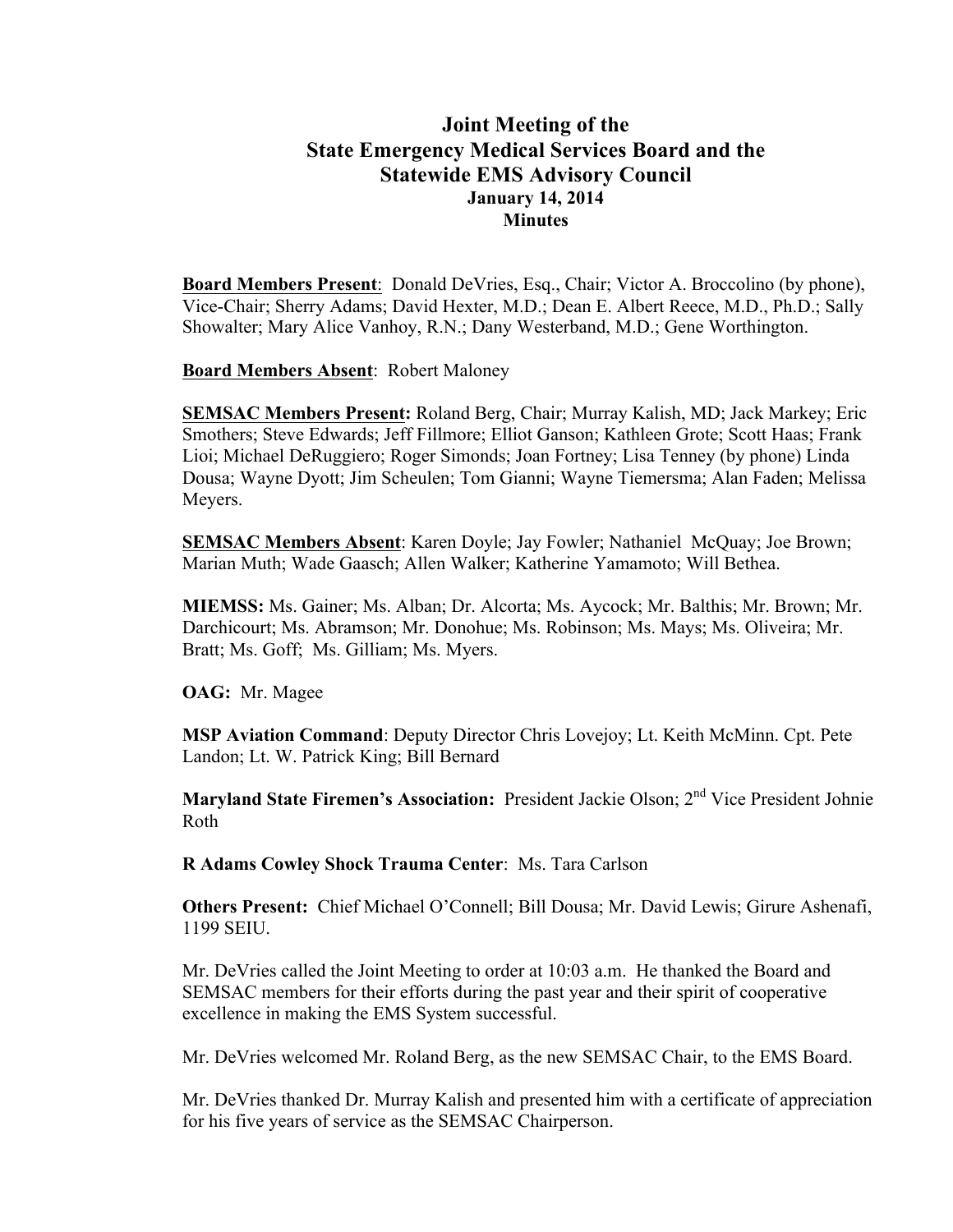Mr. DeVries said that the search is continuing for a new Executive Director for MIEMSS. In the interim, Ms. Gainer and Dr. Alcorta have been performing the duties of the Executive Director. Ms. Abramson said the process for re-advertising the position for Executive Director has resumed with online and print advertising being posted through March 2014. Mr. DeVries added that the search would not go on indefinitely and the two candidates interviewed are still in the running, but the search was broadened to assure the best candidate for the position. One of the major attributes a candidate must bring to the position is the ability to continue and foster the spirit of cooperative excellence that makes Maryland System work. Mr. Edwards thanked Mr. DeVries and the EMS Board for the inclusionary process used in interviewing candidates for the MIEMSS Executive Director MIEMSS.

## **EXECUTIVE DIRECTORS / LEGISLATIVE Update**

eMEDS<sup>®</sup>: Ms. Gainer said that Prince George's County Fire Department is scheduled to go live on January 27, 2014. MIEMSS continues to work with Montgomery County to hopefully transition to eMEDS® in the near future.

Communications Upgrade: Ms. Gainer said that with the additional fee increase passed in the last legislature, the communications upgrade project is well-underway. It is hoped that construction needed for the renovation will begin in April 2014. Although challenging, operations will continue during construction. It is anticipated the project will continue through 2016, with the bulk of the work occurring in 2015.

Maryland Commission for Effective Community Inclusion of Individuals with Intellectual and Developmental Disabilities:Ms. Gainer said that MIEMSS holds a seat on the Maryland Commission and that Rae Oliveira is the commission member from MIEMSS. Ms. Oliveira added that MIEMSS is assessing training for first responders when encountering individuals with intellectual and developmental disabilities. The Commission will be holding public meetings (a flyer with dates was distributed) for input as to: what law enforcement personnel and other first responders in Maryland need to know when working with people with intellectual and developmental disabilities; what should Maryland provide regarding training for law enforcement personnel and other first responders; what kinds of community outreach activities should law enforcement personnel and other first responders conduct in order to raise awareness about effective first responder approaches for interacting with people with intellectual and developmental disabilities. The Commission is not planning to move forward with any legislation this year.

Cardiac Interventional Centers (CICs): The site visits for re-designation of the twenty-three CICs in Maryland have begun and will continue throughout the year.

The 2014 Legislative Session convened on January 8, 2014. MIEMSS will have one department bill, The Maryland Intrastate Hospital Compact, which will provides the framework for hospitals to share personnel and resources statewide during a "significant event," i.e., a disaster or other type of event that strains available hospital resources. It is a voluntary program and will afford hospitals some liability protection.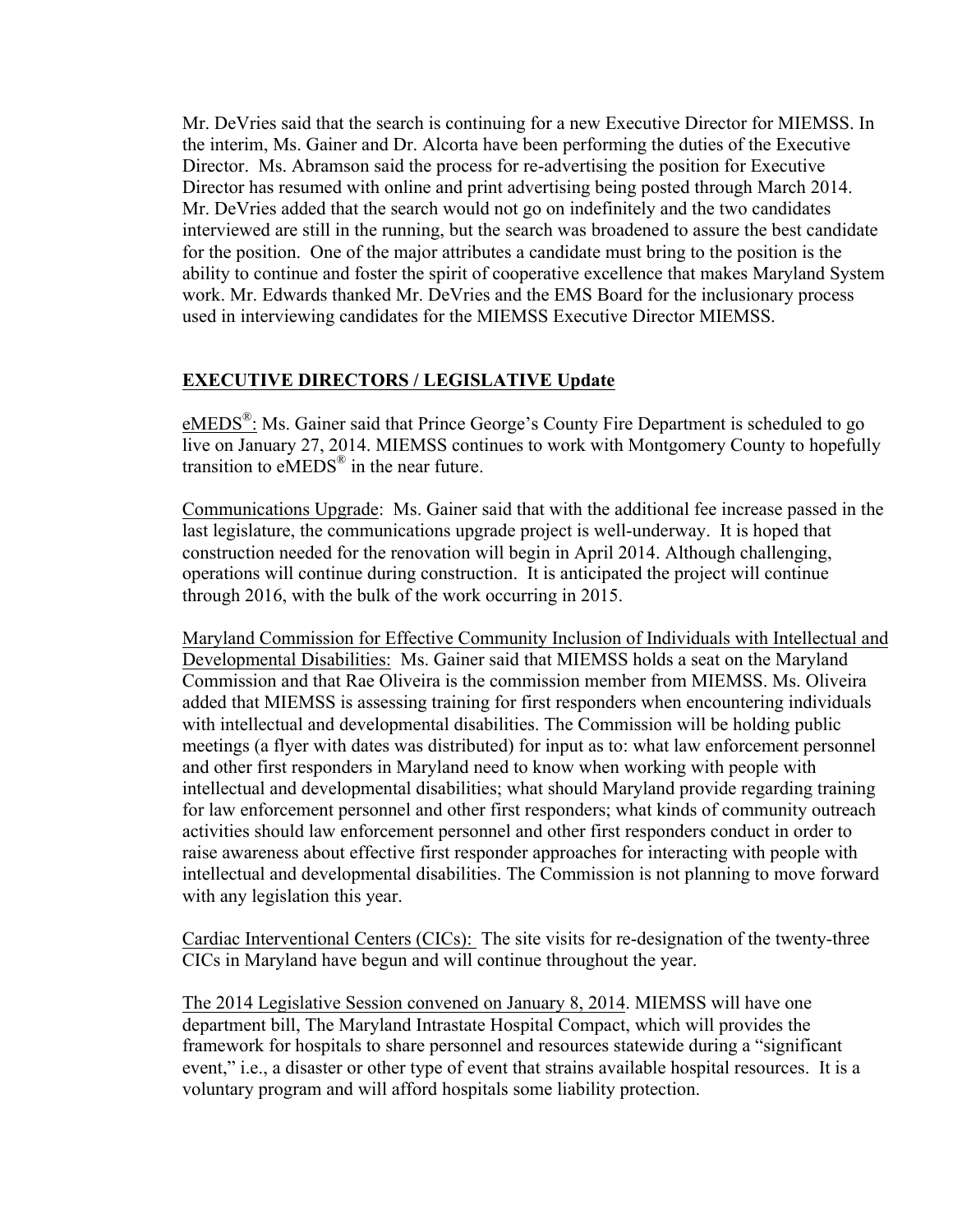Budget Hearings: The MEMSOF hearings are as follows: House Appropriations Committee on January 31, 2014 at 1 pm; the Senate Budget and Taxation Committee on February 4, 2014 at 1 pm. The MSP Budget hearings are Tuesday and Wednesday, February 6 & 7, 2014, and MIEMSS Budget hearings are February 26 & 28, 2014.

Conferences: Winterfest – January 23-26, 2014. EMS Today – February 5-8, 2014. Additional information can be found on the MIEMSS web site.

## **MARYLAND FIRE & RESCUE INSTITUTE**

Mr. Edwards thanked the EMS Board and SEMSAC for their cooperation and working relationship with MFRI and for a very successful year.

Mr. Edwards provided an annual update with 2013 statistics on the number of programs conducted, the number of students trained, total student hours by program, and number of students enrolled by discipline, as well as enrollment history and EMT and EMR completion and pass/fail rates. It was noted that the new EMT first time pass rate is 85% which is higher than the old EMT-B. Mr. Edwards also discussed the increasing use of Distance Learning.

Mr. Berg asked Mr. Edwards if Incident Command Simulation Centers would be added to the Regional MFRI offices. Mr. Edwards said it could be discussed in the future.

## **EMS Plan Update**

Ms. Gainer gave a power point presentation that provided an overview of the drafting and public comment process of the EMS plan. MIEMSS has solicited input from the EMS community and the general public through a series of public meetings that were held in each of the five MIEMSS Regions; as well as one meeting at MIEMSS. Ms. Gainer reviewed the major elements of the draft plan and summarized the comments received. She said that the next step is to seek approval of the eight Broad Goals from SEMSAC and the EMS Board in February while MIEMSS continues to refine and/or revise the action steps.

## **MSP AVIATION COMMAND**

Major Lioi extended his sincere gratitude and appreciation to the EMS Board and SEMSAC for their continued support of the MSPAC during this last challenging but successful year and gave the follow MSPAC year-end update.

AW139 Transition Plan: Trooper 4 (Salisbury Section) is now operational 24/7. This makes 3 Sections (Troopers 3, 6 and 4) which have transitioned and are operational 24/7. On January 27th, Trooper 7 will begin the AW139 transition. A ribbon-cutting ceremony will be held on February 5, 2014 at Trooper 4 in Salisbury.

Second in Command (SICs): The MSPAC has received 115 applications for the ten SIC positions. Those applications have been graded and have resulted in 62 Best Qualified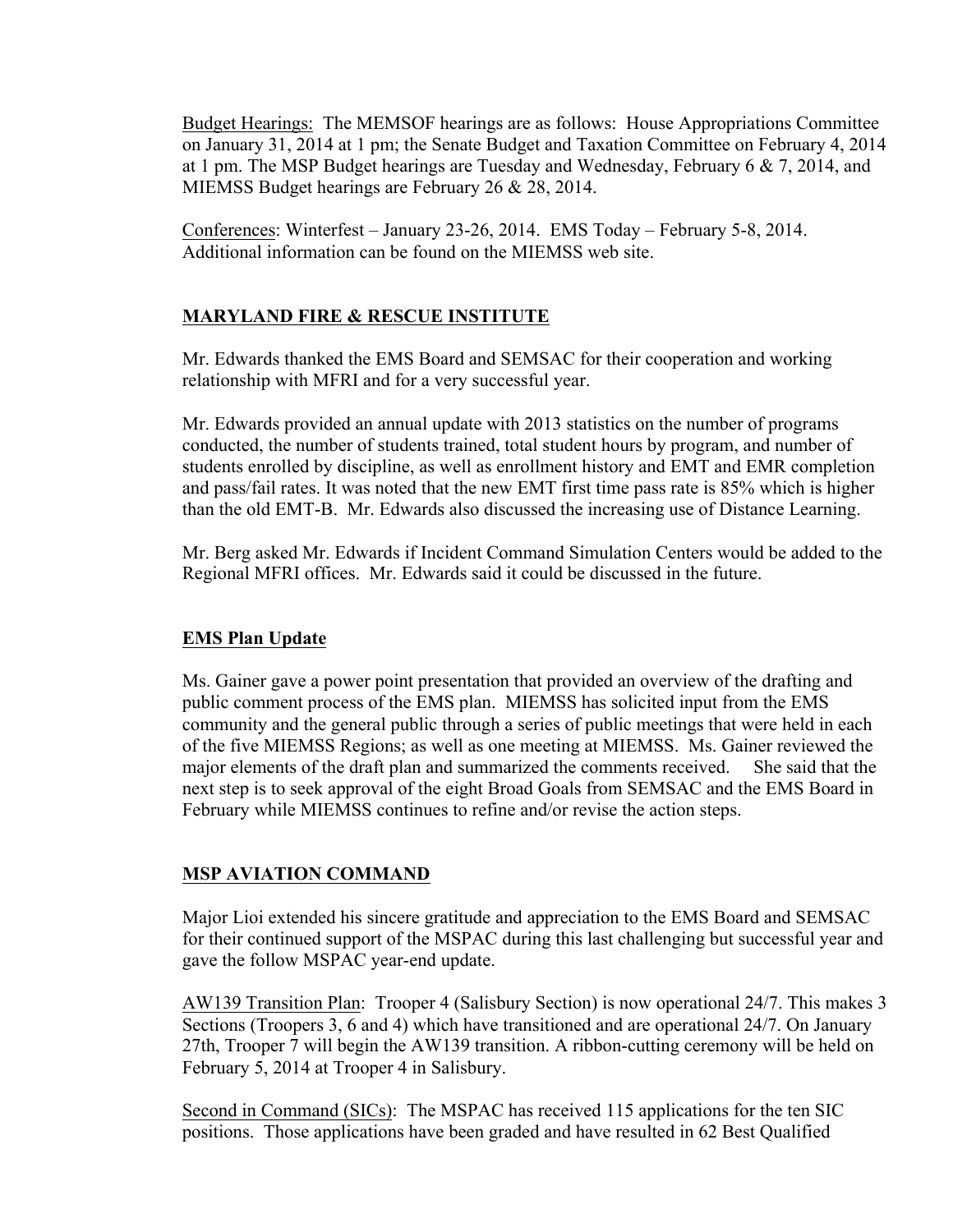Applicants; 17 Better Qualified Applicants; and 1 Qualified Applicant. The MSPAC will begin interviewing these 80 applicants starting this week and continuing through mid-February.

Flight Training Device (FTD): The Cost Benefit Analysis of the Flight Training Device was submitted by MDOT to the Joint Chairs of the Senate Budget and Taxation Committee and House Appropriations Committee of the Maryland Legislature. If approved, the FTD will afford pilots the opportunity to utilize the FTD for at least 75% of required flight training. Final approval is expected in the 1st quarter of 2014. It is estimated that the FTD will be operational for the MSPAC in approximately 18 months from final approval.

Major Lioi provided the followingMSP year-end Statistics for 2013:

- Total Missions 6580
- Scene MedEvacs 2920
- Patients Transported 2139
- SAR missions 443

Major Lioi announced that Director Chris Lovejoy will be leaving MSPAC effective February 5, 2014. Mr. DeVries wished Director Lovejoy well in his new endeavors and thanked him for his contributions to MSPAC. Mr. DeVries added that there have been many difficult challenges, including operating with a dual fleet, during this transition and commended Major Lioi and his staff for their diligence during the transition. Mr. Broccolino echoed Mr. DeVries' comments regarding MSPACs transition efforts.

## **R ADAMS COWLEY SHOCK TRAUMA CENTER**

Ms. Carlson submitted a written report for the R Adams Cowley Shock Trauma Center and presented statistics from the past year at the STC. Ms. Carlson said that there was a reduction in admission in calendar year 2013 by 537 patients. Scene MedEvacs were down by 232 patients, with inter-facility transfers up by 125 patients. A total of 8,043 patients were seen in 2013. Ms. Carlson added that 713 patients have been seen in the Critical Care Resuscitation Unit, for the time-sensitive critically ill, since it was opened on July 16, 2014.

Ms. Carlson summarized the injury prevention, EMS educational initiatives and hospital drills that the STC had completed during the year.

Ms. Carlson said the date for the upcoming RACSTC Gala is April 26, 2014.

## **NATIONAL STUDY CENTER FOR TRAUMA AND EMS**

Dr. Faden reminded the group that about five years ago the National Study Center was integrated into a larger organization called the Shock Trauma Anesthesiology Research organized research center (STAR-ORC). The mission of STAR-ORC is to facilitate translational research in areas related to trauma, tissue injury, critical care and anesthesiology. Extramural funding has increased from 4.2 million to 13.2 million dollars per year, much of which is NIH research. Significant new funding has been received from the Air Force through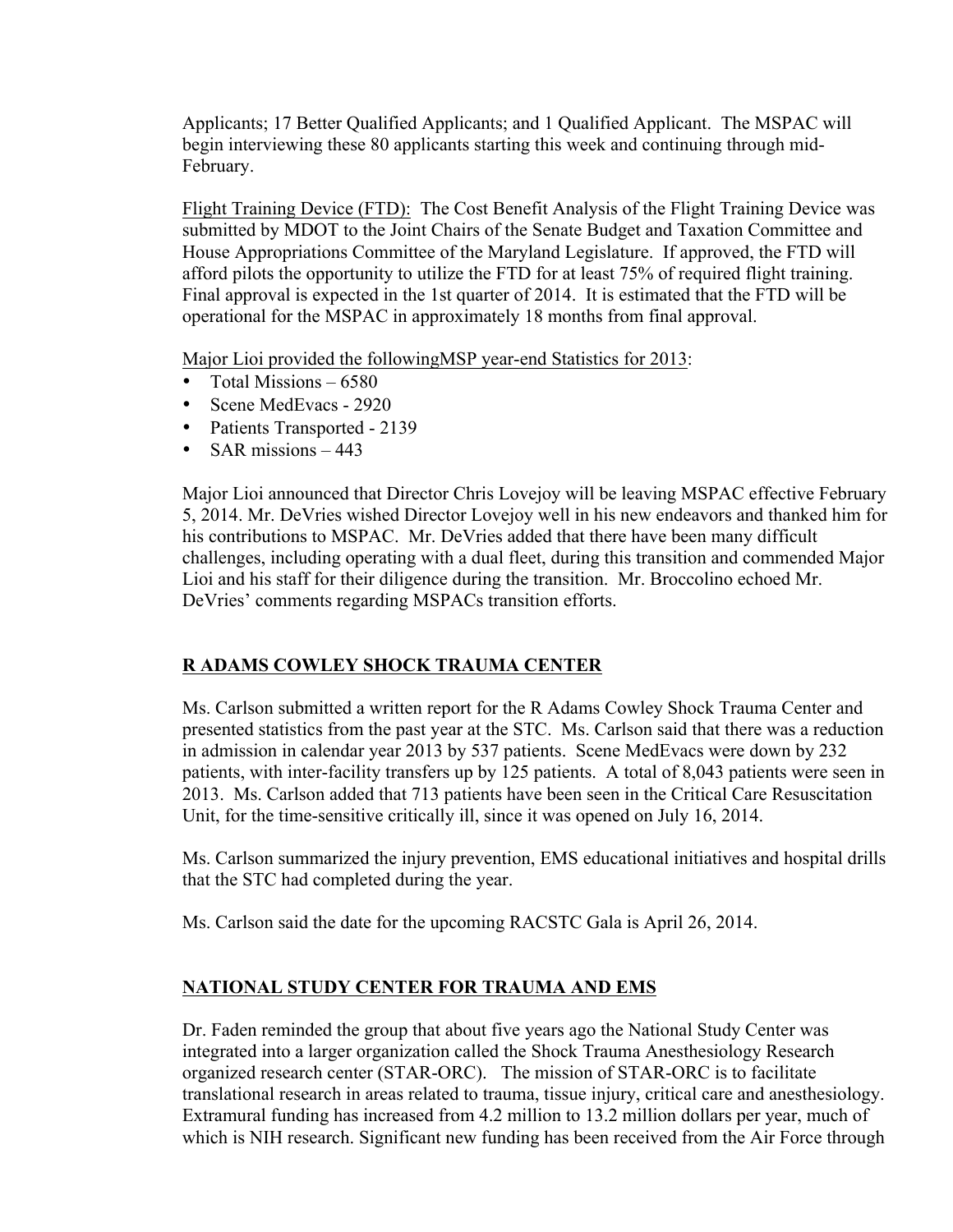the intramural Air Force research program. Over the last few years, there has been a renewed focus of pre-clinical evaluation and treatment research. Publications have increase from 54 in 212 to 99 in 2013.

Dr. Faden summarized some of the research activities of the center's faculty which include working with the Schools of Nursing and Dentistry on pain research and the Program on Aging Trauma and Emergency Care (PATEC).

## **MARYLAND STATE FIREMEN'S ASSOCIATION (MSFA)**

Mr. DeVries thanked the MSFA Leadership and the Volunteers for their efforts in ensuring cooperative excellence in Maryland EMS.

Ms. Olson expressed thanks to the EMS Board and SEMSAC on behalf of the statewide volunteer companies for the coordinated EMS system of care in Maryland. Ms. Olson summarized some of the activities MSFA leadership is working on, including the MSFA Safety and EMS Committees focus on the prevention of EMS "Close Calls".

Ms. Olson said that the Trustees benefits, for widows and widowers, is below the poverty level and that the MSFA Leadership is actively seeking an increase through the state legislature.

Ms. Olson invited everyone to the MSFA Legislative Reception in Annapolis.

## **OLD BUSINESS**

 $N/A$ 

## **NEW BUSINESS**

Dr. Kalish mentioned the Treasury announcement that regarding the treatment of Firefighters and Emergency Responders under the Affordable Care Act which "will not require volunteer hours of bona fide volunteer firefighters and volunteer emergency medical personnel at governmental or tax-exempt organizations to be counted when determining full-time employees (or full-time equivalents)."

Mr. Tom Gianni, Chief of Highway Safety Office, thanked the EMS Board for supporting the "Near Zero Deaths" Resolution and disseminated a flyer on the Strategic Highway Safety Summit scheduled for April 24-26, 2014.

Mr. John Denver said he joined the Maryland Coordination and Analysis Center (MCAC) in May 2013; a new position representing Fire/EMS and Emergency Management within the Homeland Security Fusion Center to enhance situational awareness.

Mr. DeVries said that it was Dr. Bass' leadership that has gotten Maryland's EMS System to where it is today and although we will miss him greatly, he has put into place the system which ensures a strong continuance of system operations.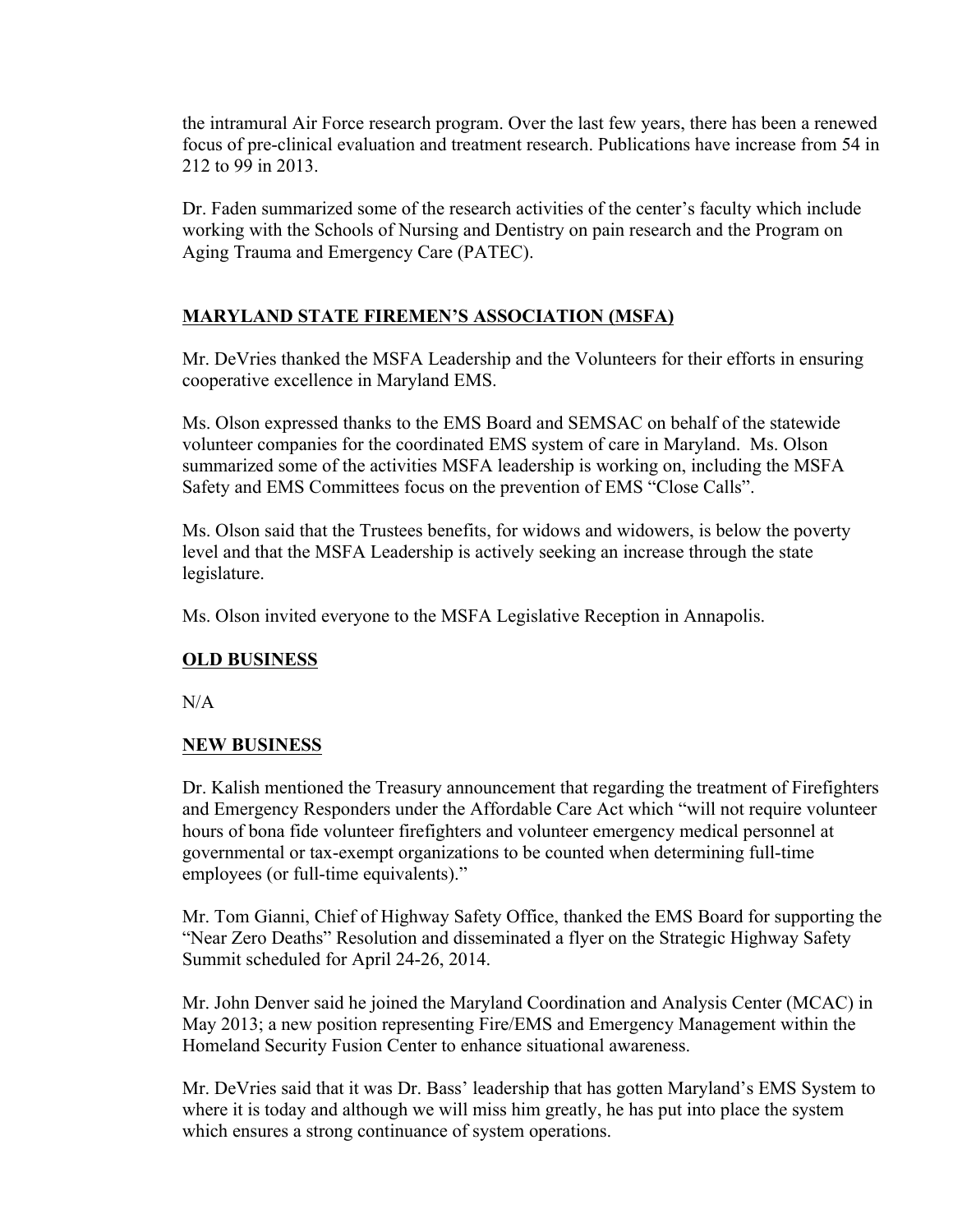### **Upon the motion of Ms. Van Hoy, which was seconded by Ms. Showalter, the Board adjourned to Closed Session.**

The purpose of the closed session was to carry out administrative functions under State Government Article §10-502 (b), to obtain legal advice from counsel under State Government Article § 10-508 (a) (7), and to discuss certain site reviews and maintain certain records and information in confidence as required by Health Occupations Article §14-506 (b) under State Government Article § 10-508 (a) (13).

The closed session was attended by:

**Board Members Present**: Donald DeVries, Esq., Chair; Vice-Chair; Sherry Adams; David Hexter, M.D.; Murray Kalish, M.D.; Dean E. Albert Reece, M.D., Ph.D.; Sally Showalter; Mary Alice Vanhoy, R.N.; Dany Westerband, M.D.; Gene Worthington.

**Board Members Absent**: Robert Maloney; Victor A. Broccolino

#### **Others Present:**

**MIEMSS:** Ms. Gainer; Dr. Alcorta; Ms. Abramson; Ms. Goff

**OAG:** Mr. Magee

The Board discussed preliminary budget matters, personnel matters, and requirements for pediatric emergency facilities.

Return to open session of the EMS Board.

**Board Members Present**: Donald DeVries, Esq., Chair; Vice-Chair; Sherry Adams; David Hexter, M.D.; Dean E. Albert Reece, M.D., Ph.D.; Sally Showalter; Mary Alice Vanhoy, R.N.; Dany Westerband, M.D.; Gene Worthington.

**Board Members Absent**: Robert Maloney; Victor A. Broccolino

#### **Others Present:**

**MIEMSS:** Pat Gainer; Dr. Alcorta; Ms. Abramson; Ms. Goff

**OAG:** Mr. Magee

**ACTION: Upon the motion of Ms. Adams, which was seconded by Ms. Vanhoy, pursuant to Maryland Code Education Article §13-506(a), the Board appointed Richard Alcorta, M.D., and Patricia S. Gainer, JD, MPA, acting Co-Executive Directors of the**